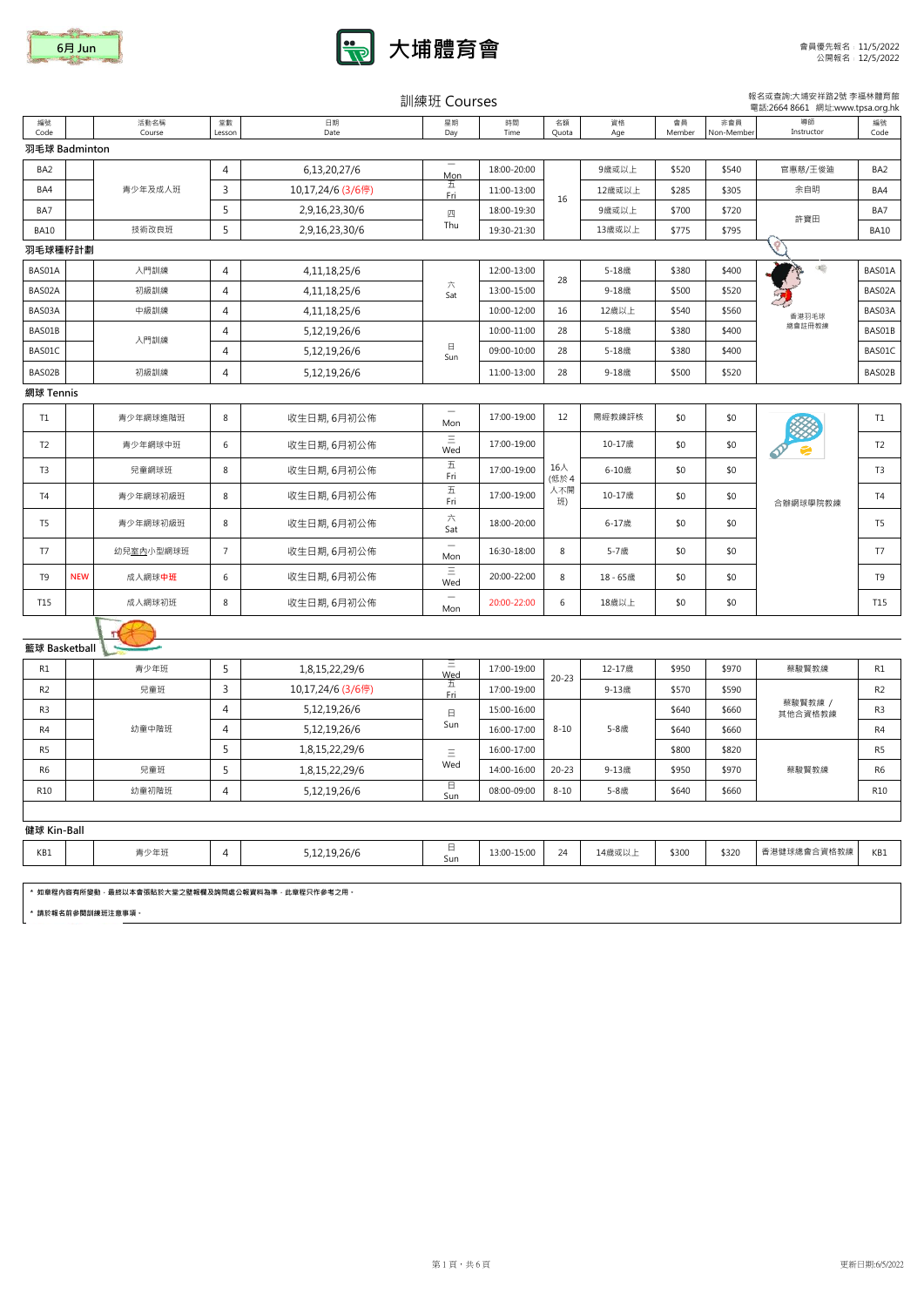| 6月 Jun |
|--------|
|        |



|                 |                                                                      |                |                              | 訓練班 Courses                            |               |                                |                  |              |                   | 報名或查詢:大埔安祥路2號 李福林體育館<br>電話:2664 8661 網址:www.tpsa.org.hk |                 |
|-----------------|----------------------------------------------------------------------|----------------|------------------------------|----------------------------------------|---------------|--------------------------------|------------------|--------------|-------------------|---------------------------------------------------------|-----------------|
| 編號<br>Code      | 活動名稱<br>Course                                                       | 堂數<br>Lesson   | 日期<br>Date                   | 星期<br>Day                              | 時間<br>Time    | 名額<br>Quota                    | 資格<br>Age        | 會員<br>Member | 非會員<br>Non Member | 導師<br>Instructor                                        | 編號<br>Code      |
| 足球 Football     |                                                                      |                |                              |                                        |               |                                |                  |              |                   |                                                         |                 |
| FB <sub>2</sub> | 星期五班恆常班                                                              | $\overline{4}$ | 3,10,17 & 24/6               | 五<br>Fri                               | 17:00-18:30   |                                | 3-12歳以下          | \$520        | \$540             |                                                         | FB <sub>2</sub> |
| FB3             | 星期六恆常班上午班                                                            | 4              | 4,11,18 & 25/6               | 六<br>Sat                               | 09:00-10:30   |                                | 3-12歲以下          | \$520        | \$540             |                                                         | FB3             |
| FB1             | 星期六恆常班下午班                                                            | 4              | 4,11,18 & 25/6               | 六<br>Sat                               | 16:00-17:30   | 先到先<br>得                       | 3-12歳以下          | \$520        | \$540             |                                                         | FB1             |
| FB5             | 星期日恆常上午班                                                             | 4              | 5,12,19 & 26/6               | 日                                      | 09:00-10:30   |                                | 3-12歳以下<br>\$520 |              | \$540             |                                                         | FB5             |
| FB7             | 星期一 <mark>室內</mark> 足球班                                              | $\overline{4}$ | 6,13,20 & 27/6               | Sun<br>Mon                             | 16:30-17:45   |                                | 5-8歳             | \$640        | \$660             |                                                         | FB7             |
| 欖球 Rugby        |                                                                      |                |                              |                                        |               |                                |                  |              |                   |                                                         |                 |
| <b>RBM</b>      | 兒童班                                                                  | 4              | 7,14,21 & 28/6               | $\overline{\phantom{0}}$<br><b>Tue</b> | 18:00-19:30   | 30人,最                          | 4-11歳            | \$120        | \$140             |                                                         | <b>RBM</b>      |
| <b>RBY</b>      | 青少年班                                                                 | $\overline{4}$ | 7,14,21 & 28/6               | Tue                                    | 18:00-19:30   | 少10人才<br>開班                    | 12-17歳           | \$120        | \$140             | 香港欖球總會註冊教練                                              | <b>RBY</b>      |
|                 | 乒乓球 Table-Tennis                                                     |                |                              |                                        |               |                                |                  |              |                   |                                                         |                 |
| TT <sub>2</sub> |                                                                      | 5              | 2,9,16,23,30/6               | 四                                      | 17:00-19:00   |                                |                  | \$900        | \$920             |                                                         | TT <sub>2</sub> |
| TT3             |                                                                      | 5              | 2,9,16,23,30/6               | Thu                                    | 14:00-16:00   |                                |                  | \$900        | \$920             |                                                         | TT3             |
| TT4             | 入門班                                                                  | 5              | 1,8,15,22,29/6               | $\equiv$<br>Wed                        | 14:00-16:00   | 20                             | 5-17歲            | \$900        | \$920             |                                                         | TT4             |
| TT10            |                                                                      | 4              | 4, 11, 18, 25/6              | 六<br>Sat                               | 17:30-19:30   |                                |                  | \$720        | \$740             |                                                         | TT10            |
| TT <sub>5</sub> |                                                                      | $\overline{4}$ | 6,13,20,27/6                 | $\overline{\phantom{a}}$               | 09:00-10:00   |                                |                  | \$480        | \$500             | 中國香港乒乓學校導師                                              | TT5             |
| TT <sub>6</sub> |                                                                      | $\overline{4}$ | 6,13,20,27/6                 | Mon                                    | 10:00-11:00   |                                |                  | \$480        | \$500             |                                                         | TT6             |
| TT7             | 幼童班                                                                  | 5              | 1,8,15,22,29/6               | Ξ                                      | 09:00-10:00   | 6                              | 3-7歲             | \$600        | \$620             |                                                         | TT7             |
| TT <sub>8</sub> |                                                                      | 5              | 1,8,15,22,29/6               | Wed                                    | 10:00-11:00   |                                |                  | \$600        | \$620             |                                                         | TT8             |
|                 | 器械健體 Fitness Exercise                                                |                |                              |                                        |               |                                |                  |              |                   |                                                         |                 |
| F1              | ぼく                                                                   | 7              | 7,10,14,17,21,24,28/6 (3/6停) | 二及五<br>Tue&Fri                         | 20:30-21:30   |                                |                  | \$210        | \$230             |                                                         | F1              |
| F <sub>2</sub>  | 器械健體                                                                 | 9              | 2,7,9,14,16,21,23,28,30/6    | 二及四<br>Tue&Thu                         | 14:30-15:30   |                                |                  | \$270        | \$290             | 宋國文                                                     | F <sub>2</sub>  |
| F3              |                                                                      | $\overline{4}$ | 5,12,19,26/6                 | 日<br>Sun                               | 10:30-11:30   |                                |                  | \$160        | \$180             | $\sqrt{2}$<br>郁靜英                                       | F <sub>3</sub>  |
| F11             |                                                                      | 9              | 2,7,9,14,16,21,23,28,30/6    | 二及四                                    | 9:00-10:30    |                                |                  | \$120        | \$140             |                                                         | F11             |
| F12             | 婦女健體班                                                                | 9              | 2,7,9,14,16,21,23,28,30/6    | Tue&Thu                                | 10:30-12:00   | 16歲或以上<br>20<br>\$140<br>\$120 |                  | F12          |                   |                                                         |                 |
| F13             |                                                                      | $\overline{7}$ | 6,10,13,17,20,24,27/6 (3/6停) | 一及五                                    | 9:00-10:30    |                                |                  | \$120        | \$140             |                                                         | F13             |
| F14             |                                                                      | $\overline{7}$ | 6,10,13,17,20,24,27/6 (3/6停) | Mon&Fri                                | 10:30-12:00   |                                |                  | \$120        | \$140             |                                                         | F14             |
| F15             | 清晨健體班                                                                | 9              | 1,4,8,11,15,18,22,25,29/6    | 三及六                                    | 9:00-10:30    |                                |                  | \$120        | \$140             | 本會健身導師                                                  | F15             |
| F16             |                                                                      | 9              | 1,4,8,11,15,18,22,25,29/6    | Wed&Sat                                | 10:30-12:00   |                                |                  | \$120        | \$140             |                                                         | F16             |
|                 | 跆拳道 Taekwondo                                                        |                |                              |                                        |               |                                |                  |              |                   |                                                         |                 |
| TK1             | 兒童班                                                                  | 3              | 10,17,24/6 (3/6停)            | 五                                      | 19:00-20:30   |                                | 6-13歳            | \$150        | \$170             |                                                         | TK1             |
| TK <sub>2</sub> | 成人班                                                                  | 3              | 10,17,24/6 (3/6停)            | Fri                                    | 20:30-22:00   | 50                             | 14歳或以上           | \$150        | \$170             |                                                         | TK <sub>2</sub> |
| TK3             | 跆拳道班                                                                 | $\overline{4}$ | 5,12,19,26/6                 | 日<br>Sun                               | 09:30-11:00   | 20                             | 6歳或以上            | \$200        | \$220             | 香港跆拳道<br>正道舘教練                                          | TK3             |
| 空手道 Karate      |                                                                      |                |                              |                                        |               |                                |                  |              |                   |                                                         |                 |
| KO1             | 入門班                                                                  | 4              | 5,12,19,26/6                 |                                        | 11:00-12:30   |                                | 5歲或以上            | \$360        | \$380             |                                                         | KO1             |
| KO <sub>2</sub> | 幼兒班                                                                  | 4              | 5,12,19,26/6                 |                                        | 13:00 - 14:30 |                                | 3-5歲             | \$360        | \$380             |                                                         | KO <sub>2</sub> |
| KO3             | 形班                                                                   | 4              | 5,12,19,26/6                 | $\boxminus$ Sun                        | 15:30-17:00   |                                |                  | \$360        | \$380             |                                                         | KO3             |
| KO4             |                                                                      | 4              | 5,12,19,26/6                 |                                        | 09:30-11:00   | 25                             |                  | \$360        | \$380             | 沖繩剛柔流空手道協會                                              | KO4             |
| KO5             | 入門班                                                                  | 4              | 4,11,18,25/6                 | 六<br>Sat                               | 15:30-17:00   |                                | 5歳或以上            | \$360        | \$380             |                                                         | KO <sub>5</sub> |
| KO <sub>6</sub> | 組手班                                                                  | 5              | 1,8,15,22,29/6               | Wed                                    | 16:30-18:00   |                                |                  | \$450        | \$470             |                                                         | KO <sub>6</sub> |
| 武術 Wushu        |                                                                      |                |                              |                                        |               |                                |                  |              |                   |                                                         |                 |
| WS1             | 初班                                                                   | 4              | 5,12,19,26/6                 |                                        | 17:00-18:00   | 20                             |                  | \$500        | \$520             |                                                         | WS1             |
|                 |                                                                      |                |                              | $\boxminus$ Sun                        |               |                                | 4歳或以上            |              |                   | 中國武術海外訓練學院導師                                            |                 |
| WS2             | 高班                                                                   | 4              | 5,12,19,26/6                 |                                        | 18:00-19:00   | 20                             |                  | \$500        | \$520             |                                                         | WS2             |
|                 | 白眉功夫 Pak Mei Kung Fu                                                 |                |                              |                                        |               |                                |                  |              |                   |                                                         |                 |
| WS5             | 白眉拳班                                                                 | 4              | 6,13,20,27/6                 | Mon                                    | 20:00-21:30   | 20                             | 6歳或以上            | \$452        | \$472             | 嚴少強師傅                                                   | WS5             |
| 詠春 Wing Chun    |                                                                      |                | gr                           | $\overline{\phantom{a}}$               |               |                                |                  |              |                   |                                                         |                 |
| W1              | 成人詠春班                                                                | 4              | 6,13,20,27/6                 | <b>Mon</b><br>六                        | 20:00-21:30   | 30                             | 16歳或以上           | \$500        | \$520             | 詠春梁錦棠<br>國術中心                                           | W1              |
| W <sub>2</sub>  | 兒童詠春班                                                                | 4              | 4, 11, 18, 25/6              | Sat                                    | 11:30-13:00   |                                | 6-15歳            | \$500        | \$520             |                                                         | W <sub>2</sub>  |
|                 | * 如章程内容有所變動,最終以本會張貼於大堂之壁報欄及詢問處公報資料為準,此章程只作參考之用。<br>* 請於報名前參閱訓練班注意事項。 |                |                              |                                        |               |                                |                  |              |                   |                                                         |                 |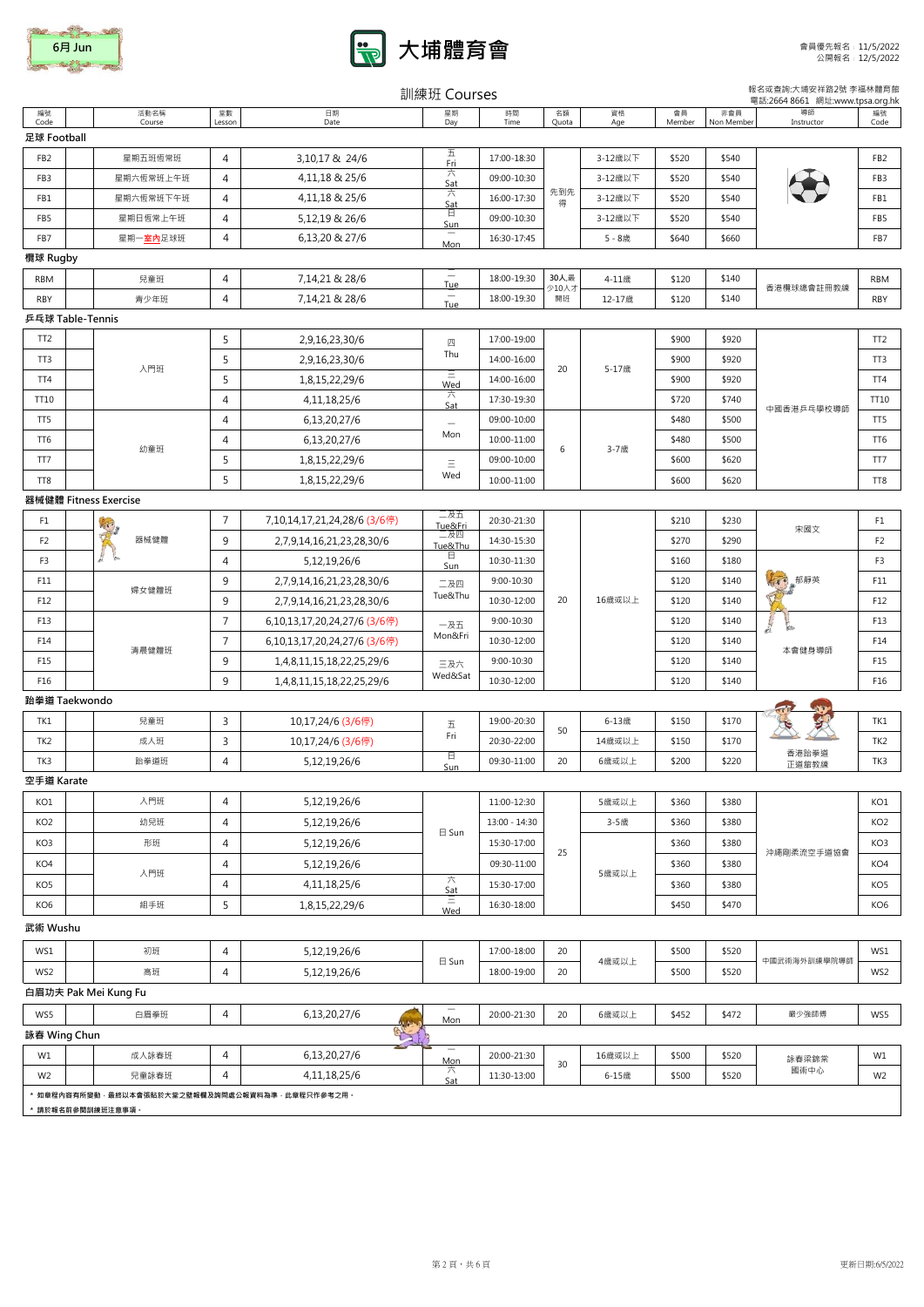





會員優先報名﹕11/5/2022 公開報名﹕12/5/2022

|                  |                                                                           |                |                                                           | 訓練班 Courses                            |             |             |           |              |                          | 報名或查詢:大埔安祥路2號 李福林體育館<br>電話:2664 8661 網址:www.tpsa.org.hk |                  |
|------------------|---------------------------------------------------------------------------|----------------|-----------------------------------------------------------|----------------------------------------|-------------|-------------|-----------|--------------|--------------------------|---------------------------------------------------------|------------------|
| 編號<br>Code       | 活動名稱<br>Course                                                            | 堂數<br>Lesson   | 日期<br>Date                                                | 星期<br>Day                              | 時間<br>Time  | 名額<br>Quota | 資格<br>Age | 會員<br>Member | 非會員<br>Non Member        | 導師<br>Instructor                                        | 編號<br>Code       |
|                  | 花式跳繩 Rope Skipping                                                        |                |                                                           |                                        |             |             |           |              |                          |                                                         |                  |
| RS1              | 花式跳繩 (初階班)                                                                | 4              | 4, 11, 18, 25/6                                           | 六                                      | 17:00-18:00 | 20          |           | \$400        | \$420                    | 中國香港跳繩                                                  | RS1              |
| RS <sub>2</sub>  | 花式跳繩 (興趣班)                                                                | 4              | 4, 11, 18, 25/6                                           | Sat                                    | 14:00-15:00 | 20          | 5-12歳     | \$400        | \$420                    | 體育聯會教練                                                  | RS <sub>2</sub>  |
|                  | 競技體操 Artistic Gymnastics                                                  |                |                                                           |                                        |             |             |           |              |                          |                                                         |                  |
| G1               |                                                                           | 4              | 7,14,21,28/6                                              | $\overline{\phantom{0}}$<br><b>Tue</b> | 15:00-16:30 |             |           | \$696        | \$716                    |                                                         | G1               |
| G <sub>2</sub>   |                                                                           | 5              | 2,9,16,23,30/6                                            | 四<br>Thu                               | 15:00-16:30 | 25          |           | \$870        | \$890                    |                                                         | G <sub>2</sub>   |
| G3               | 幼兒初班                                                                      | 3              | 10,17,24/6 (3/6停)                                         | 五<br><b>Fri</b>                        | 14:00-15:30 |             | 3-5歲      | \$522        | \$542                    |                                                         | G <sub>3</sub>   |
| G8               |                                                                           | 4              | 4,11,18,25/6                                              | 六                                      | 15:00-16:30 | 25          |           | \$696        | \$716                    |                                                         | G8               |
| G4               |                                                                           | 4              | 4, 11, 18, 25/6                                           | Sat                                    | 09:00-10:30 | 25          |           | \$696        | \$716                    |                                                         | G4               |
| G9               |                                                                           | $\overline{4}$ | 4, 11, 18, 25/6                                           | ᅔ<br>Sat                               | 16:30-18:00 | 16          | 5歲或以上     | \$696        | \$716                    | Smartie Sport Company                                   | G9               |
| G5               | 兒童初班                                                                      | 4              | 7,14,21,28/6                                              | <b>Tue</b>                             | 16:30-18:00 |             |           | \$696        | \$716                    |                                                         | G5               |
| G6               |                                                                           | 3              | 10,17,24/6 (3/6停)                                         | 五<br>Fri                               | 15:30-17:00 |             | 5歲或以上     | \$522        | \$542                    |                                                         | G6               |
| G7               |                                                                           | 4              | 4, 11, 18, 25/6                                           | 六                                      | 10:30-12:00 | 25          |           | \$696        | \$716                    | \$890                                                   | G7               |
| G10              | 兒童中班                                                                      | 5              | 2,9,16,23,30/6                                            | Sat<br>四<br>Thu                        | 16:30-18:00 |             |           | \$870        |                          |                                                         | G10              |
| G11              |                                                                           | 4              | 4, 11, 18, 25/6                                           | 六<br>Sat                               | 16:30-18:00 |             | 導師指定學員    | \$696        | \$716                    |                                                         | G11              |
|                  | 學滿 3個月需穿體操衣上課. (如需購買可向教練查詢)                                               |                |                                                           |                                        |             |             |           |              |                          |                                                         |                  |
| 彈網 Trampoline    |                                                                           |                |                                                           |                                        |             |             |           |              |                          |                                                         |                  |
| E8               |                                                                           | 4              | 7,14,21,28/6                                              |                                        | 15:30-17:00 |             |           | \$696        | \$716                    |                                                         | E8               |
| E1               |                                                                           | 4              | 7,14,21,28/6                                              | $\equiv$<br>Tue                        | 17:00-18:30 |             |           | \$696        | \$716                    |                                                         | E1               |
| E <sub>2</sub>   |                                                                           | 4              | 7,14,21,28/6                                              |                                        | 18:30-20:00 | 18          | 5歲或以上     | \$696        | \$716                    |                                                         | E <sub>2</sub>   |
| E3               | 兒童彈網班                                                                     | 4              | 4,11,18,25/6                                              |                                        | 09:00-10:30 |             |           | \$696        | \$716                    | Smartie Sport Company                                   | E3               |
| E4               |                                                                           | 4              | 4, 11, 18, 25/6                                           | 六                                      | 10:30-12:00 |             |           | \$696        | \$716                    |                                                         | E4               |
| E5               |                                                                           | 4              | 4, 11, 18, 25/6                                           | Sat                                    | 15:00-16:30 |             |           | \$696        | \$716                    |                                                         | E5               |
| E6               |                                                                           | $\overline{4}$ | 4,11,18,25/6                                              |                                        | 16:30-18:00 | 18          | 3歳以上      | \$696        | \$716                    |                                                         | E <sub>6</sub>   |
|                  | 成人彈網 Adult Trampoline                                                     |                |                                                           |                                        |             |             |           |              |                          |                                                         |                  |
| E7               | 成人班                                                                       | 4              | 7,14,21,28/6                                              | Ξ<br>Tue                               | 18:00-20:00 | 12          | 18歳或以上    | \$928        | \$948                    | Smartie Sport Company                                   | E7               |
|                  | 精英班 Elite Gymnastics                                                      |                |                                                           |                                        |             |             |           |              |                          |                                                         |                  |
| TPSA1            | 男子精英體操                                                                    | 4              | 7,14,21,28/6                                              | $\overline{\phantom{0}}$<br><b>Tue</b> | 18:00-20:00 | 20          | 導師指定學員    | \$848        | $\overline{\phantom{a}}$ | Smartie Sport Company                                   | TPSA1            |
| TPSA2            | 女子精英體操                                                                    | $\overline{4}$ | 7,14,21,28/6                                              | Ξ<br>Tue                               | 18:00-20:00 |             |           | \$848        | $\overline{\phantom{a}}$ |                                                         | TPSA2            |
|                  | 精英班 Elite Trampoline                                                      |                |                                                           |                                        |             |             |           |              |                          |                                                         |                  |
| TPSA4            | 精英彈網                                                                      | 4              | 7,14,21,28/6                                              | $\overline{\phantom{a}}$<br><b>Tue</b> | 18:00-20:00 | 18          | 導師指定學員    | \$848        | $\cdots$ .               | Smartie Sport Company                                   | TPSA 4           |
| TPSA 6           |                                                                           | 4              | 4, 11, 18, 25/6                                           | ╱╲<br>Sat                              |             |             |           | \$848        | $\cdots$ .               |                                                         | TPSA 6           |
| 足毽 Shuttlecock   |                                                                           |                |                                                           |                                        |             |             |           |              |                          |                                                         |                  |
| SHC1             |                                                                           | 4              | $\sim$<br>20:00-21:00<br>7,14,21,28/6<br><b>Tue</b><br>24 |                                        | 6歳或以上       | \$300       | \$320     |              | SHC1                     |                                                         |                  |
| SHC <sub>2</sub> | 初階班                                                                       | 4              | 7,14,21,28/6                                              | Ξ<br>Tue                               | 21:00-22:00 |             |           | \$300        | \$320                    | 翱昇體育會                                                   | SHC <sub>2</sub> |
|                  | * 如章程内容有所變動 · 最終以本會張贴於大堂之壁報欄及詢問處公報資料為準 · 此章程只作參考之用 ·<br>* 請於報名前參閱訓練班注意事項。 |                |                                                           |                                        |             |             |           |              |                          |                                                         |                  |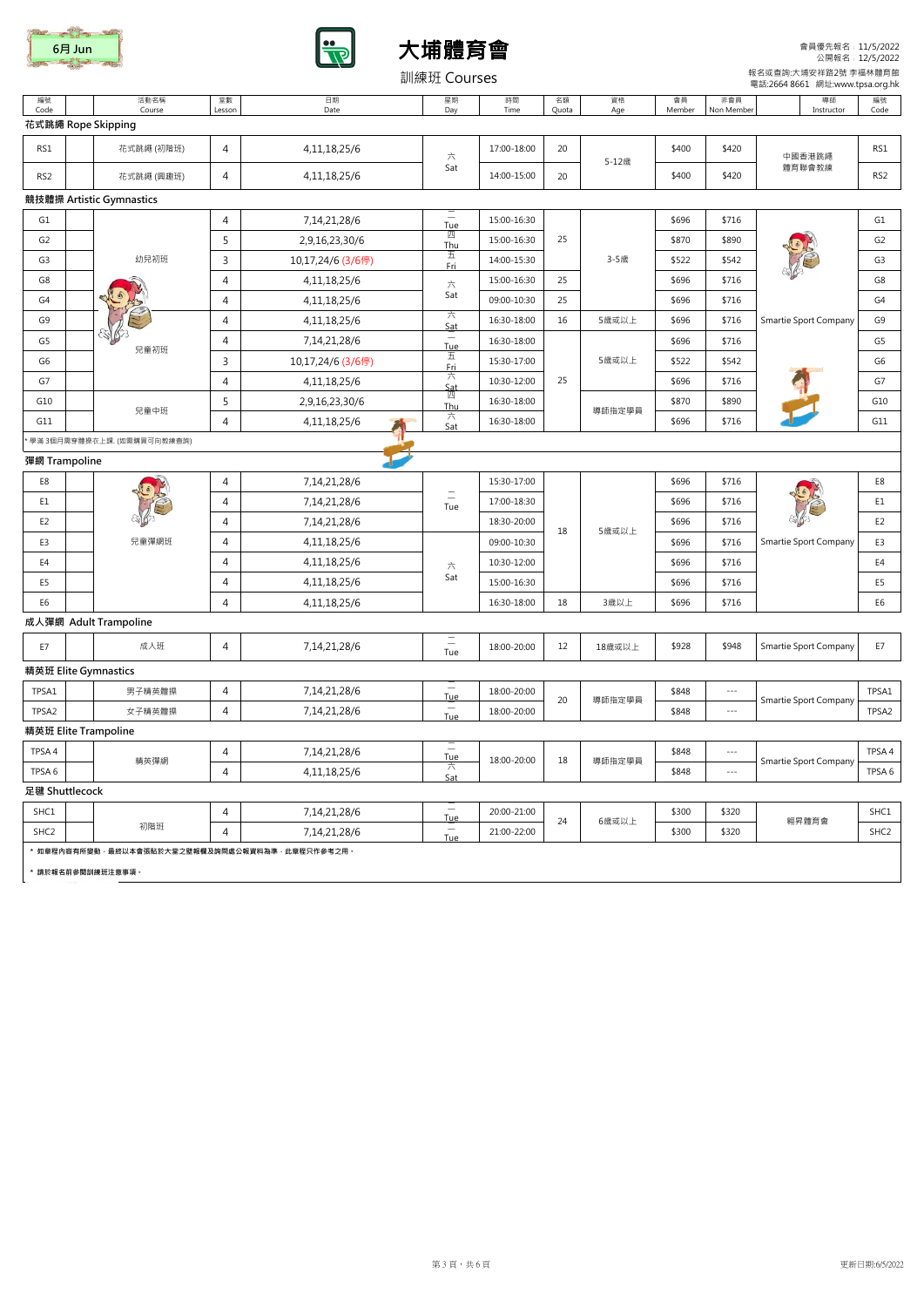





## 報名或查詢:大埔安祥路2號 李福林體育館 電話:2664 8661 網址:www.tpsa.org.hk

|                  |                           |                |                                                                                    | 訓練班 Courses                     |                            |             |           |                |                   |                          | 電話:2664 8661 網址:www.tpsa.org.hk  |            |
|------------------|---------------------------|----------------|------------------------------------------------------------------------------------|---------------------------------|----------------------------|-------------|-----------|----------------|-------------------|--------------------------|----------------------------------|------------|
| 編號<br>Code       | 活動名稱<br>Course            | 堂數<br>Lesson   | 日期<br>Date                                                                         | 星期<br>Day                       | 時間<br>Time                 | 名額<br>Quota | 資格<br>Age | 會員<br>Member   | 非會員<br>Non Member | 單堂<br>Single<br>Lesson   | 導師<br>Instructor                 | 編號<br>Code |
| 瑜伽 Yoga          |                           |                |                                                                                    |                                 |                            |             |           |                |                   |                          |                                  |            |
| Y5               |                           |                | 6月份停課                                                                              |                                 | 08:00-09:00                |             |           | \$0            | \$0               | $\overline{\phantom{a}}$ |                                  | Y5         |
| Y6               |                           |                | 6月份停課                                                                              |                                 | 09:00-10:30                | 25          |           | \$0            | \$0               | $\overline{\phantom{a}}$ | 李玉芳                              | Y6         |
| Y14              |                           |                | 6月份停課                                                                              | Mon                             | 10:30-12:00                |             |           | \$0            | \$0               | $\sim$ $\sim$ $\sim$     |                                  | Y14        |
| Y11              |                           | 4              | 6,13,20,27/6                                                                       |                                 | 18:30-20:00                | 35          |           | \$320          | \$340             | $\overline{\phantom{a}}$ | 蔡月蘭                              | Y11        |
| Y9               |                           | $\overline{4}$ | 6,13,20,27/6                                                                       |                                 | 20:00-21:30                |             |           | \$320          | \$340             | $\overline{\phantom{a}}$ |                                  | Y9         |
| Y19              |                           | 4              | 7,14,21,28/6                                                                       | $\equiv$<br>Tue                 | 09:00-10:30                | 28          |           | \$360          | \$380             | \$120                    | 洪梅<br>歐陽麗娟                       | Y19        |
| Y17              | 瑜伽                        | $\overline{4}$ | 7,14,21,28/6                                                                       |                                 | 10:30-12:00                |             |           | \$360          | \$380             | \$120                    |                                  | Y17        |
| Y1               | Yoga                      | 8              | 1,8,10,15,17,22,24,29/6 (3/6停)                                                     | 三及五                             | 08:00-09:00                | 25          | 12歳或以上    | \$400          | \$420             | \$70                     |                                  | Y1         |
| Y2<br>Y12        |                           | 8<br>8         | 1,8,10,15,17,22,24,29/6 (3/6停)<br>1,8,10,15,17,22,24,29/6 (3/6停)                   | Wed&Fri                         | 09:00-10:30<br>10:30-12:00 | 20          |           | \$480<br>\$720 | \$500<br>\$740    | \$80<br>\$120            |                                  | Y2<br>Y12  |
| Υ7               |                           | 5              | 1,8,15,22,29/6                                                                     |                                 | 18:30-20:00                |             |           | \$400          | \$420             |                          | $\cdots$<br>蔡月蘭<br>李玉芳           | <b>Y7</b>  |
| Y8               |                           | 5              | 1,8,15,22,29/6                                                                     | $\equiv$<br>Wed                 | 20:00-21:30                | 35          |           | \$400          | \$420             | $\cdots$                 |                                  | Y8         |
| Y22              |                           |                | 6月份停課                                                                              | 四                               | 09:00-10:30                | 25          |           | \$0            | \$0               | $\cdots$                 |                                  | Y22        |
| Y21              |                           | 5              | 2,9,16,23,30/6                                                                     | Thu                             | 10:30-12:00                |             |           | \$450          | \$470             | \$120                    |                                  | Y21        |
| Y15              |                           | 4              | 4, 11, 18, 25/6                                                                    | 六<br>Sat                        | 14:00-15:30                | 28          |           | \$400          | \$420             | \$135                    |                                  | Y15        |
|                  |                           |                |                                                                                    |                                 |                            |             |           |                |                   |                          |                                  |            |
| 普拉提 Pliates      |                           |                |                                                                                    |                                 |                            |             |           |                |                   |                          |                                  |            |
| PY3              | 基礎初班                      | $\overline{4}$ | 7,14,21,28/6                                                                       | $\overline{\phantom{m}}$<br>Tue | 19:00-21:00                | 35          | 12歳以上     | \$480          | \$500             | \$150                    | 李夏妹                              | PY3        |
|                  | 伸展運動 Stretching Exercises |                |                                                                                    |                                 |                            |             |           |                |                   |                          |                                  |            |
| SE4              |                           | 4              | 7,14,21,28/6                                                                       | $=$<br>Tue                      | 09:00-10:30                |             |           | \$380          | \$400             | \$130                    |                                  | SE4        |
| SE7              |                           | 4              | 7,14,21,28/6                                                                       | 四                               | 10:30-12:00                | 15          | 12歲以上     | \$380          | \$400             | \$130                    |                                  | SE7        |
| SE8              |                           | 5              | 2,9,16,23,30/6                                                                     | Thu                             | 15:00-16:30                |             |           | \$475          | \$495             | \$130                    |                                  | SE8        |
| 游泳 Swimming :    |                           |                |                                                                                    |                                 |                            |             |           |                |                   |                          |                                  |            |
| STP3             |                           | 17             | 收生日期, 5月下旬公佈                                                                       |                                 | 12:30-13:30                |             |           | \$0            | \$0               |                          |                                  | STP3       |
| STP16            |                           | 17             | 收生日期, 5月下旬公佈                                                                       |                                 | 13:30-14:30                |             |           | \$0            | \$0               |                          |                                  | STP16      |
| STP4             | 伸展健體班<br>恆常班              | 17             | 收生日期, 5月下旬公佈                                                                       | 六                               | 14:30-15:30                | 30人         | 3歲或以上     | \$0            | \$0               |                          |                                  | STP4       |
| STP17            |                           | 17             | 收生日期, 5月下旬公佈                                                                       | Sat                             | 15:30 - 16:30              |             |           | \$0            | \$0               |                          |                                  | STP17      |
| STP5             |                           | 17             | 收生日期, 5月下旬公佈                                                                       |                                 | 16:30-17:30                |             |           | \$0            | \$0               |                          | 洪梅<br>洪梅<br>陳麗媚<br>史丹福游泳<br>學校導師 | STP5       |
| STP6             |                           | 17             | 收生日期, 5月下旬公佈                                                                       |                                 | 17:30-18:30                |             |           | \$0            | \$0               |                          |                                  | STP6       |
| STP7             |                           | 17             | 收生日期, 5月下旬公佈                                                                       |                                 | 08:30-09:30                |             |           | \$0            | \$0               |                          |                                  | STP7       |
| STP1             | 恆常班                       | 17             | 收生日期, 5月下旬公佈                                                                       | $\boxminus$                     | 14:30-15:30                | 30人         | 3歲或以上     | \$0            | \$0               |                          |                                  | STP1       |
| STP <sub>2</sub> |                           | 17             | 收生日期, 5月下旬公佈                                                                       | Sun                             | 15:30-16:30                |             |           | \$0            | \$0               |                          |                                  | STP2       |
| STP9             |                           | 17             | 收生日期, 5月下旬公佈                                                                       |                                 | 16:30-17:30                |             |           | \$0            | \$0               |                          |                                  | STP9       |
| STP13            |                           | 16             | 收生日期, 5月下旬公佈                                                                       |                                 | 13:00-14:00                |             |           | \$0            | \$0               |                          |                                  | STP13      |
| STP14            | 恆常班                       | 16             | 收生日期, 5月下旬公佈                                                                       | 六<br>Sat                        | 14:00-15:00                | 30人         | 3歳或以上     | \$0            | \$0               |                          |                                  | STP14      |
| STP15            |                           | 16             | 收生日期, 5月下旬公佈                                                                       |                                 | 15:00-16:00                |             |           | \$0            | \$0               |                          |                                  | STP15      |
|                  |                           |                | <b>重要事項: 1) 開班前4天, 不接受報名。2) 留意各班的上課地點。</b> 有關颱風或暴雨訊號懸掛時的注意事項 · 請參閱大埔體育會游泳訓練計劃海報之內容 |                                 |                            |             |           |                |                   |                          |                                  |            |
|                  | * 請於報名前參閱訓練班注意事項。         |                | * 如章程内容有所變動·最終以本會張貼於大堂之壁報欄及詢問處公報資料為準·此章程只作參考之用。                                    |                                 |                            |             |           |                |                   |                          |                                  |            |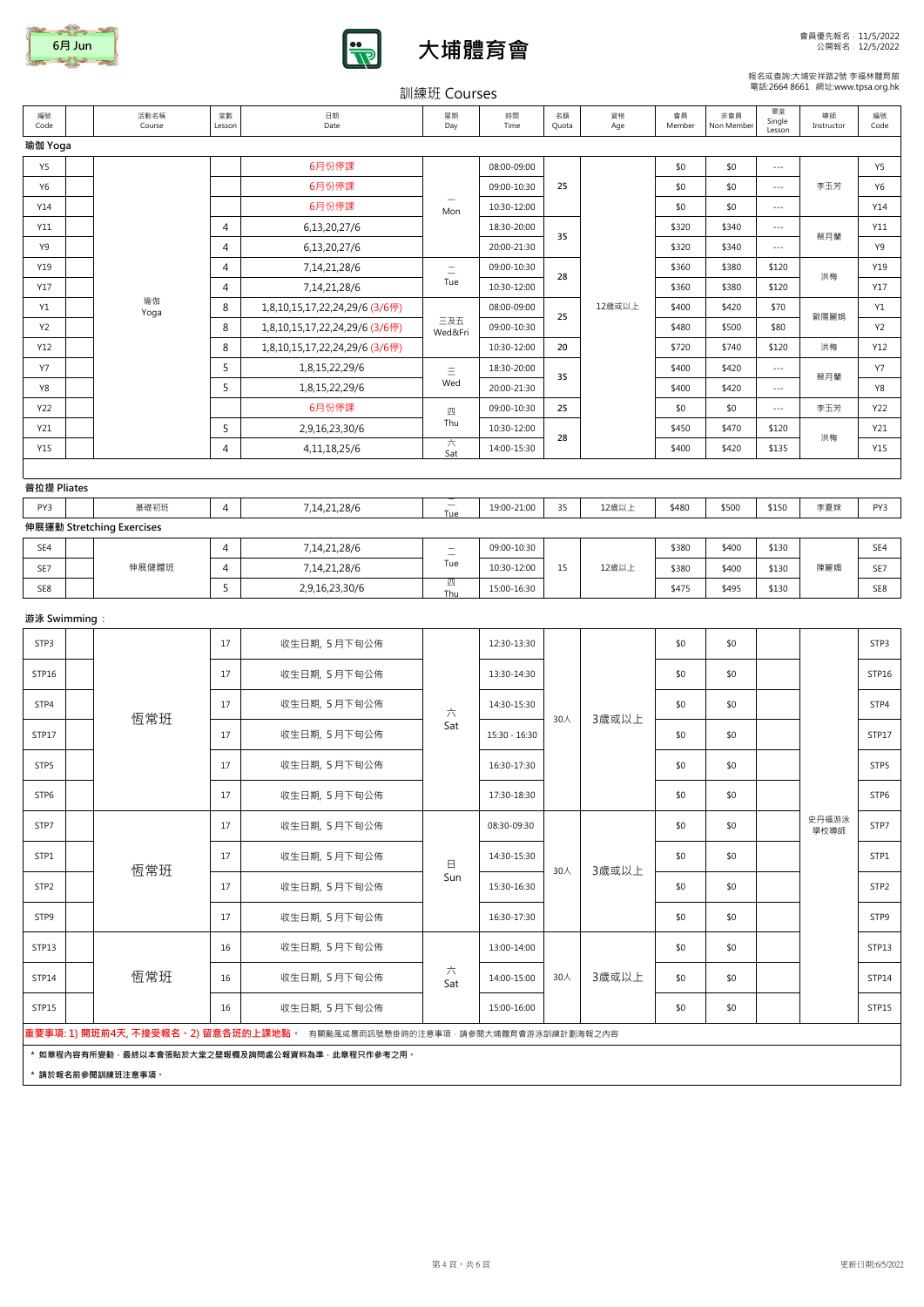|        | <b>The Common Seconds</b> |
|--------|---------------------------|
| 6月 Jun |                           |
|        |                           |



訓練班 Courses

報名或查詢:大埔安祥路2號 李福林體育館 電話:2664 8661 網址:www.tpsa.org.hk

| 編號<br>Code        |            | 活動名稱<br>Course                           | 堂數<br>Lesson   | 日期<br>Date                                           | 星期<br>Day                       | 時間<br>Time  | 名額<br>Quota | 資格<br>Age | 會員<br>Member | 非會員<br>Non Member | 導師<br>Instructor | 編號<br>Code     |
|-------------------|------------|------------------------------------------|----------------|------------------------------------------------------|---------------------------------|-------------|-------------|-----------|--------------|-------------------|------------------|----------------|
| 中國舞 Chinese Dance |            |                                          |                |                                                      |                                 |             |             |           |              |                   |                  |                |
| C <sub>6</sub>    |            | Grade 7                                  | $\overline{4}$ | 4, 11, 18, 25/6                                      |                                 | 08:30-10:00 |             | 10歲或以上    | \$480        | \$500             |                  | C <sub>6</sub> |
| C <sub>5</sub>    |            | Grade 5                                  | $\overline{4}$ | 4,11,18,25/6                                         | 六<br>Sat                        | 10:00-11:30 | 30          | 9歳或以上     | \$460        | \$480             | 李凝姿              | C <sub>5</sub> |
| C1                |            | Grade 2                                  | $\overline{4}$ | 4, 11, 18, 25/6                                      |                                 | 11:30-12:30 |             | 5歲或以上     | \$440        | \$460             |                  | C1             |
| 拉丁舞 Latin Dance   |            |                                          |                |                                                      |                                 |             |             |           |              |                   |                  |                |
| L1                |            | 青少年中班                                    | 3              | 10,17,24/6 (3/6停)                                    | 五<br>Fri                        | 16:00-17:30 |             | 6-10歳     | \$360        | \$380             |                  | $\mathsf{L}1$  |
| L4                |            | 初班                                       | $\overline{4}$ | 7,14,21,28/6                                         | $\overline{\phantom{a}}$<br>Tue | 17:00-18:00 | 20          |           | \$400        | \$420             | 飛躍舞蹈<br>學院導師     | L4             |
| L <sub>6</sub>    |            |                                          | $\overline{4}$ | 4,11,18,25/6                                         | 六<br>Sat                        | 12:30-13:30 |             | 5-8歲      | \$400        | \$420             |                  | L6             |
|                   |            | 舞蹈技巧班 Dance Skills                       |                |                                                      |                                 |             |             |           |              |                   |                  |                |
| S <sub>4</sub>    |            | 兒童爵士舞初班                                  | $\overline{4}$ | 5,12,19,26/6                                         | 日                               | 09:00-10:00 | 20          | 3-5歲      | \$400        | \$420             |                  | S4             |
| S <sub>5</sub>    |            | 兒童爵士舞中班                                  | $\overline{4}$ | 5,12,19,26/6                                         | Sun                             | 10:00-11:00 |             | 5-7歲      | \$400        | \$420             |                  | S5             |
| S <sub>6</sub>    |            | 幼兒舞蹈班                                    | $\overline{3}$ | 16,23,30/6 (2/6&9/6停)                                |                                 | 10:15-11:15 | 20          | 3-5歲      | \$300        | \$320             | 鍾家欣              | S <sub>6</sub> |
| S7                |            | 舞蹈 Play Group                            | $\overline{3}$ | 16,23,30/6 (2/6&9/6停)                                | 四<br>Thu                        | 11:15-12:00 | 6           | 18個月-3歲   | \$450        | \$470             |                  | S7             |
| S8                |            | 幼兒舞蹈班                                    | 3              | 16,23,30/6 (2/6&9/6停)                                |                                 | 14:00-15:00 | 20          | 3-5歲      | \$300        | \$320             |                  | S8             |
| S9                | <b>NEW</b> | 成人古風古典舞班                                 | 3              | 16,23,30/6 (2/6&9/6停)                                |                                 | 20:00-21:30 | 20          | 15歲或以上    | \$360        | \$380             |                  | S9             |
| 排排舞 Line Dance    |            |                                          |                |                                                      |                                 |             |             |           |              |                   |                  |                |
| <b>P1</b>         |            | 高班                                       | $\overline{4}$ | 7,14,21,28/6                                         | <b>Tue</b>                      | 11:00-12:30 |             |           | \$300        | \$320             |                  | <b>P1</b>      |
| P <sub>2</sub>    |            | 中班                                       | 5              | 2,9,16,23,30/6                                       | 四<br>Thu                        | 11:00-12:30 | 25          | 12歳或以上    | \$375        | \$395             | 何雪華              | P <sub>2</sub> |
| P3                |            | 初班                                       | $\overline{4}$ | 6,13,20,27/6                                         | $\overline{\phantom{0}}$<br>Mon | 11:00-12:30 |             |           | \$300        | \$320             |                  | P3             |
|                   |            | 凡未滿額之排排舞班 · 均歡迎有興趣人仕即場繳費參加 · 每次收費\$110 · |                |                                                      |                                 |             |             |           |              |                   |                  |                |
| 健體舞 Aerobic Dance |            |                                          |                |                                                      |                                 |             |             |           |              |                   |                  |                |
| A10               |            |                                          | $\overline{a}$ | 6,13,20,27/6                                         |                                 | 09:00-10:00 |             |           | \$200        | \$220             |                  | A10            |
| A <sub>2</sub>    |            |                                          | 4              | 6,13,20,27/6                                         | Mon                             | 10:00-11:00 |             |           | \$200        | \$220             |                  | A <sub>2</sub> |
| A13               |            | 初班                                       | $\overline{4}$ | 7,14,21,28/6                                         | $\equiv$                        | 09:00-10:00 |             |           | \$200        | \$220             | 何雪華              | A13            |
| A14               |            |                                          | $\overline{4}$ | 7,14,21,28/6                                         | Tue                             | 10:00-11:00 | 25          | 12歳或以上    | \$200        | \$220             |                  | A14            |
| A1                |            |                                          | 5              | 2,9,16,23,30/6                                       |                                 | 09:00-10:00 |             |           | \$250        | \$270             |                  | A1             |
| A3                |            |                                          | 5              | 2,9,16,23,30/6                                       | 四<br>Thu                        | 10:00-11:00 |             |           | \$250        | \$270             |                  | A3             |
| A4                |            | 初班                                       | 5              | 2,9,16,23,30/6                                       |                                 | 18:30-19:30 |             |           | \$500        | \$520             | 香港排舞運動總會導師       | A4             |
| A <sub>5</sub>    |            |                                          | 5              | 2,9,16,23,30/6                                       |                                 | 19:30-20:30 |             |           | \$500        | \$520             |                  | A5             |
|                   |            | 凡未滿額之健體舞班 · 均歡迎有興趣人仕即場繳費參加 · 每次收費\$75 ·  |                |                                                      |                                 |             |             |           |              |                   |                  |                |
|                   |            |                                          |                | * 如章程内容有所變動 · 最終以本會張貼於大堂之壁報欄及詢問處公報資料為準 · 此章程只作參考之用 · |                                 |             |             |           |              |                   |                  |                |
|                   |            | * 請於報名前參閱訓練班注意事項。                        |                |                                                      |                                 |             |             |           |              |                   |                  |                |